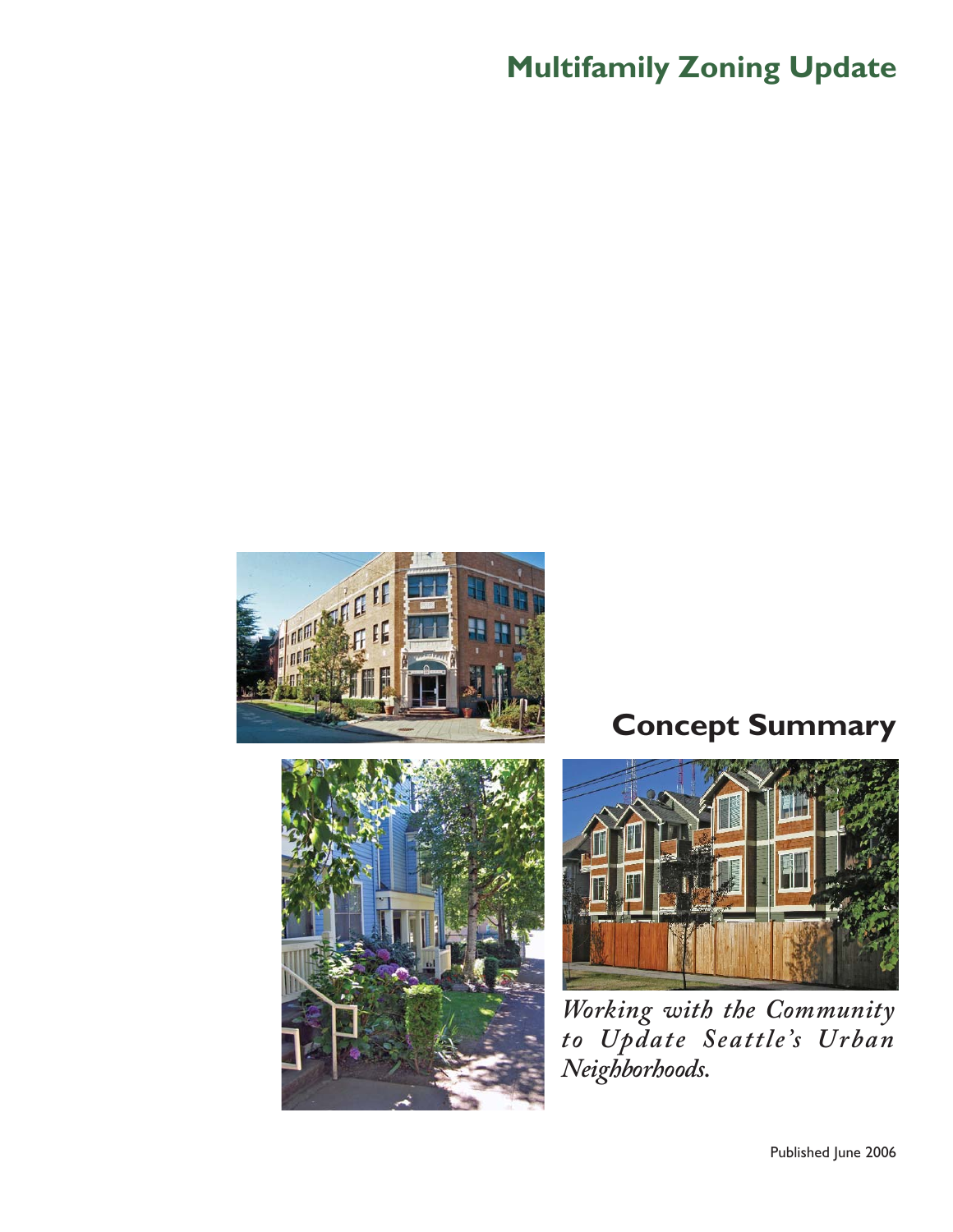Multifamily (MF) zones identify areas where buildings provide housing for two or more households on one parcel of land.

### **Multifamily zones:**

- **Are important for providing needed housing supply. Over ½ of the city's 268,000 existing households live in MF buildings, most of that in MF zones.**
- **Allow for a variety of housing types, particularly aff ordable alternatives to single family home ownership.**
- **Make up about 7% of the total land area in the city.**
- **Are key for our ability to accommodate future housing growth, which the Comprehensive Plan estimates is 47,000 households by 2024.**

Seattle's multifamily zoning is complex and is often relied upon to accomplish many, often conflicting objectives.

#### **Why change multifamily zoning?**

- **MF zoning was originally adopted in 1982 and has been frequently amended.**
- **It predates the Comprehensive Plan and Design Review program, which were adopted in 1994.**
- **As a result of the amendments, objectives are obscured by added layers of requirements, which can be redundant and unnecessary.**
- **MF zoning is complex, some designers**  say the MF code does not work. This adds to the  **cost of housing and works against goals for increasing housing supply and quality design.**

The goals of the Multifamily Code update are to:

- **Help create high quality MF neighborhoods through development flexibility;**
- **Encourage new investment in a variety of housing types, including aff ordable housing;**
- **Make the code easier to use and complement the Mayor's Neighborhood Business District Strategy and amendments to neighborhood commercial zoning; and**
- **Support comprehensive and neighborhood plan objectives.**

The Department of Planning and Development (DPD) is part way through the process of recommending new multifamily zones to the Mayor in 2007. To get to this point we have worked with focus groups, done research and prepared preliminary recommendations in the form of concepts for new multifamily zones. A public hearing was held in May 2006 to discuss the concepts. DPD staff are attending community meetings this summer, leading up to another public meeting, likely in November 2006.

This paper summarizes the concepts that are intended to accomplish these goals. These concepts will guide the work of developing code recommendations. For more detail please see the full report, Preliminary Recommendations for New Multifamily Zones, available from DPD's website:

*http://www.seattle.gov/DPD/Planning/Multifamily\_ Code\_Update/Overview/*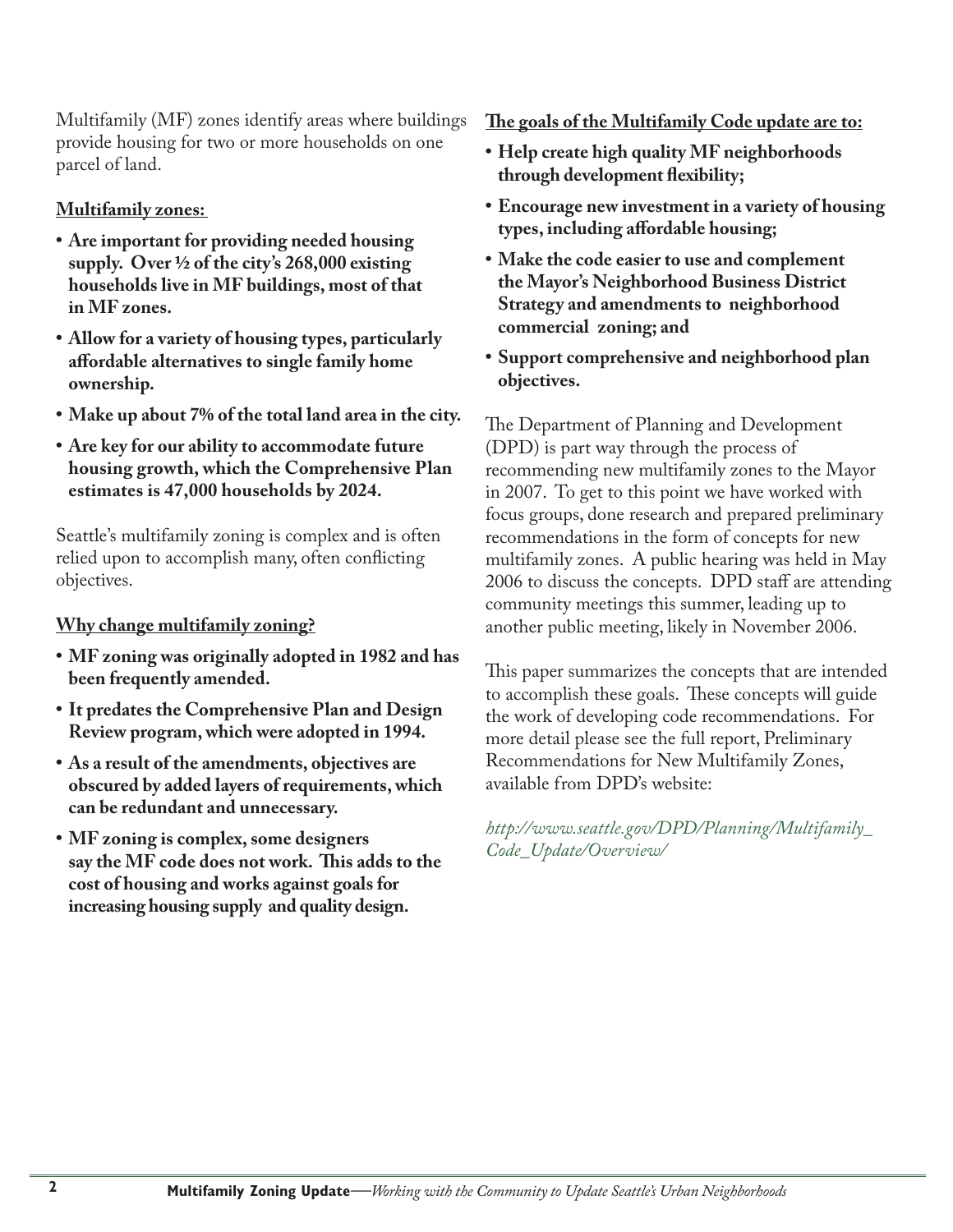# **Mix of Multifamily Zones**

A range of multifamily zones will continue to permit a mix of housing types that allow increasingly greater bulk and scale of new multifamily development. Multifamily zones will continue to act as a transition from single family and lower intensity multifamily zones to more intense multifamily and mixed-use commercial zones.

Five existing Lowrise zones (from LDT to L4) are believed to be more than is needed to accommodate current and likely future housing types. Housing types to be accommodated range from duplexes and triplexes to townhouses to moderate density 2, 3 and 4 story stacked flats (apartments and condominiums). Three zones are recommended to provide for the necessary variety of housing types: a new duplex/triplex zone and two zones that would result from combining the Lowrise 1 (L1) and Lowrise 2 (L2) zones, and combining the Lowrise 3 (L3) and Lowrise 4 (L4) zones.

The Lowrise Duplex, Triplex (LDT) zone was intended to allow for additional residential density in areas of smaller scale duplex and triplex structures that generally abut single family zones.

Consolidating the L1 and the L2 zones into a new zone, more like L2, will continue to ensure that townhouses and smaller scale flats will be available, while helping to simplify the code.

Consolidating the Lowrise 3 and 4 zones into a new zone, more like L4, will help to simplify the code and promote more housing production of 3 to 4 story apartments and condominiums, as well as townhouses.

The Lowrise  $4(L4)$  zone was adopted at the time the City Council enacted stricter development standards, in the 1980s limiting development in L3 zones by lowering height and density limits. Some areas that were previously zoned L3 and developed to once more generous L3 heights and densities, were mapped L4.

*For a comparison of existing and proposed multifamily zones, see next page.*



**Multifamily zones accommodate a variety of housing types to serve today's smaller households, including singles, young couples and seniors.**

#### *Recommendation*

Consolidate the Lowrise zones and maintain the Midrise and Highrise zones. The proposed new zones would be: Residential 1, 2 and 3 (R1, R2, R3), Midrise (MR) and Highrise (HR).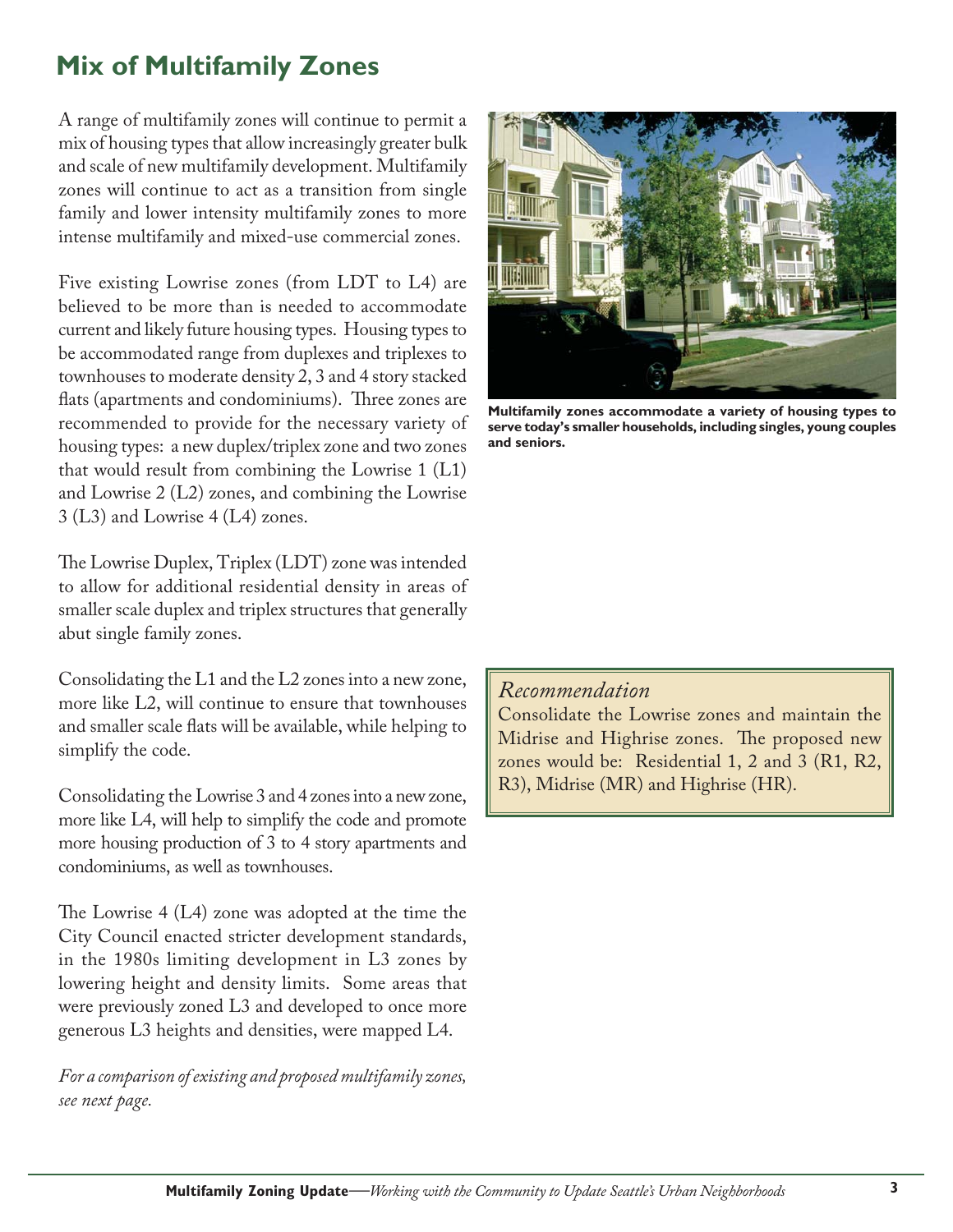### **Current Multifamily Zones**

The following chart summarizes the building types and allowed heights in the current Multifamily Zones. For more detailed summaries see the "Zoning Charts" under the "Publications" menu at DPD's website: *http://www.cityofseattle.net/dpd/*

| Zone                                   | <b>Intended Primary Building Type</b>                                         | <b>Height Limit</b> | with a Pitched Roof |
|----------------------------------------|-------------------------------------------------------------------------------|---------------------|---------------------|
| <b>Lowrise Duplex/Triplex</b><br>(LDT) | Duplex or triplex houses and townhouses                                       | 25'                 | $30'$ to $35''$     |
| Lowrise I (LI)                         | Townhouses                                                                    | 25'                 | $30'$ to $35''$     |
| Lowrise 2 (L2)                         | 2 to 3 story apartment buildings or<br>townhouses                             | 25'                 | $30'$ to $35''$     |
| Lowrise 3 (L3)                         | 3 story apartment buildings or townhouses                                     | 30'                 | 35'                 |
| Lowrise 4 (L4)                         | 4 story apartment buildings or townhouses                                     | 37'                 | 42'                 |
| Midrise (MR)                           | 6 story apartment buildings, limited<br>commercial uses permitted             | 60' or 85'          | $60'$ or $85'$      |
| <b>Highrise (HR)</b>                   | Residential towers up to 240' in height,<br>limited commercial uses permitted | 160'                | $240^{+}$           |

*\*In LDT, L1 and L2 zones roofs with a 4:12 pitch (slope rises 4' for every 12' in length) may extend to 30' and to 35' with a 6:12 pitch. +Height limit in HR zones when aff ordable housing or open space is provided or landmarks are preserved.*

### **Proposed New Zones**

| <b>New Zone</b>                   | <b>Intended Primary Building Type*</b>                                        |  |
|-----------------------------------|-------------------------------------------------------------------------------|--|
| Residential I (RI)                |                                                                               |  |
| (replaces Lowrise Duplex/Triplex) | 2 to 3 story duplexes, triplexes and townhouses                               |  |
| <b>Residential 2 (R2)</b>         |                                                                               |  |
| (replaces Lowrise 1&2)            | 2 to 3 story townhouses or apartment buildings                                |  |
| <b>Residential 3 (R3)</b>         |                                                                               |  |
| (replaces Lowrise 3&4)            | 3 to 4 story apartment buildings or townhouses                                |  |
| Midrise (MR)                      | 6 story apartment buildings, limited commercial uses<br>permitted             |  |
| Highrise (HR)                     | Residential towers up to 240' in height, limited<br>commercial uses permitted |  |

*\*The stated building type is primarily what is intended, although other types are allowed.*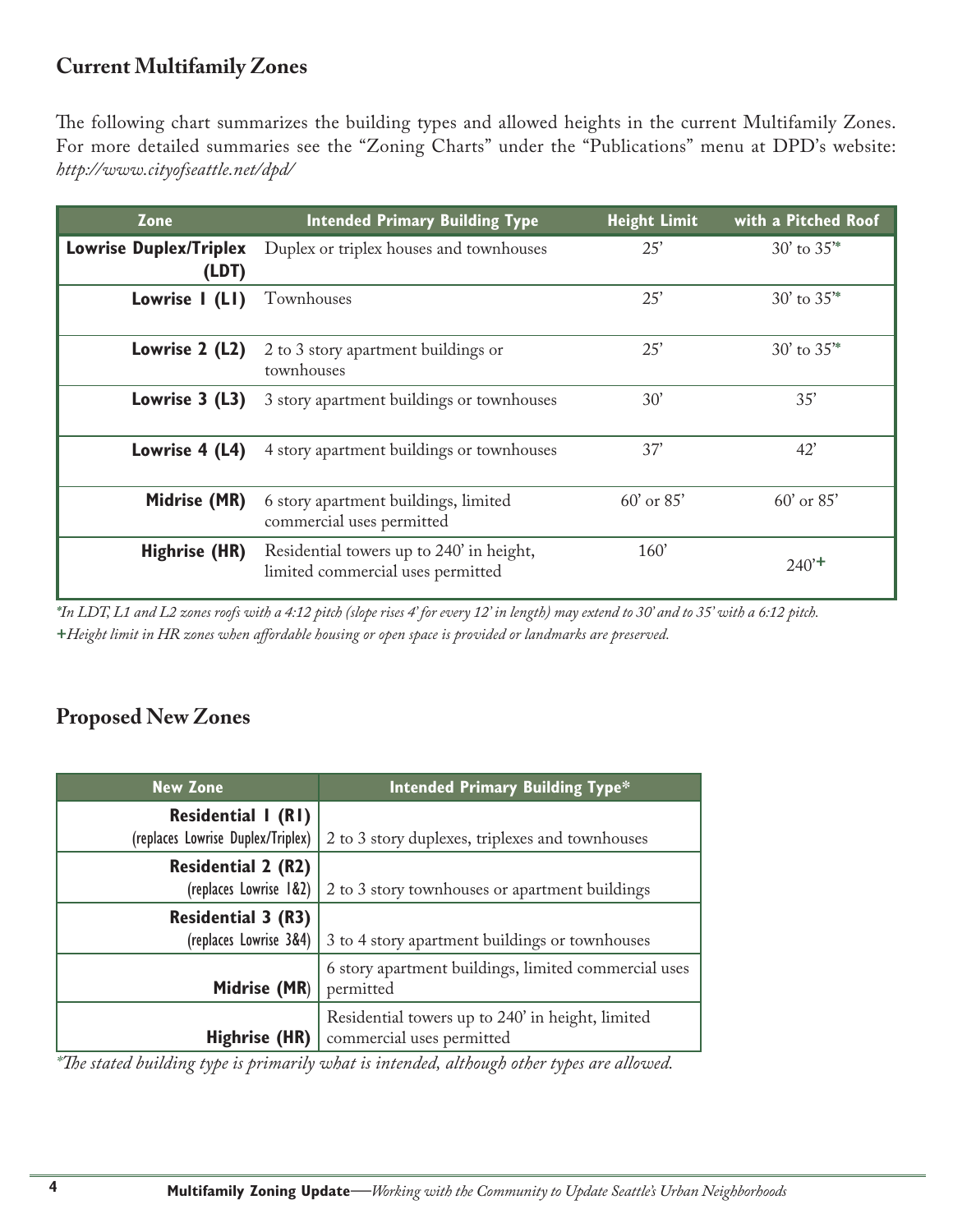# **Flexibility**

Focus group participants recommended increased development flexibility, based on principles, within prescribed limits. This approach to zoning requirements is based on the idea that simpler, less prescriptive code requirements governing building bulk can allow for design creativity, while providing development standards that better relate to localized conditions and, thereby, help protect and enhance neighborhood character. Flexible standards should focus on the principles to be achieved.

At its core, the approach relies upon statements of policy intent as precursors to understanding applicable development standards. This more flexible approach can

vary by situation or circumstances to be more responsive to the major traits or unique conditions of different neighborhoods. Standards are based upon situations or characteristics of different development sites. For example, the regulation of density and bulk and scale on smaller, infill sites of 9,000 square feet or less would be accomplished with a floor area ratio (FAR) limit and requirements for yards or setbacks, while on larger sites, additional requirements may apply, including maximum limits on structure width.

*See page 6 for more on FAR.*

### **Summary Comparison of Current and Proposed Standards**

| <b>Current Standards</b>                                                                                                                                          | <b>Proposed Standards</b>                                 | <b>General</b>                                                                                         |
|-------------------------------------------------------------------------------------------------------------------------------------------------------------------|-----------------------------------------------------------|--------------------------------------------------------------------------------------------------------|
| (Prescriptive)                                                                                                                                                    | (Flexible)                                                | Intent                                                                                                 |
| • Density limits (number of<br>units allowed per lot area.)<br>• Setbacks<br>• Limits on width and depth<br>of buildings<br>• Lot coverage limits<br>· Modulation | Floor Area Ratio<br>(FAR)<br>$\ddot{}$<br><b>Setbacks</b> | • Set appropriate scale of<br>development<br>• Provide for transitions to<br>zones of lesser intensity |

### **Concept Proposal for FAR and Setbacks**

| <b>Floor Area Ratio</b>                              | Setbacks in                                                                                                |
|------------------------------------------------------|------------------------------------------------------------------------------------------------------------|
| (FAR)                                                | <b>Residential 1, 2 &amp; 3 Zones</b>                                                                      |
| • FAR would vary across the new zones to reflect the | • 5' setbacks from all property lines when surrounded                                                      |
| scale of building currently allowed                  | by commercial or multifamily zoning                                                                        |
| • A maximum of 3 units would be allowed per          | • Front and rear yards required for lots abutting                                                          |
| structure in the R1 zone                             | single family zones                                                                                        |
|                                                      | • For lots larger than 9,000 sqft. additional standards<br>may be required (e.g. limits on building width) |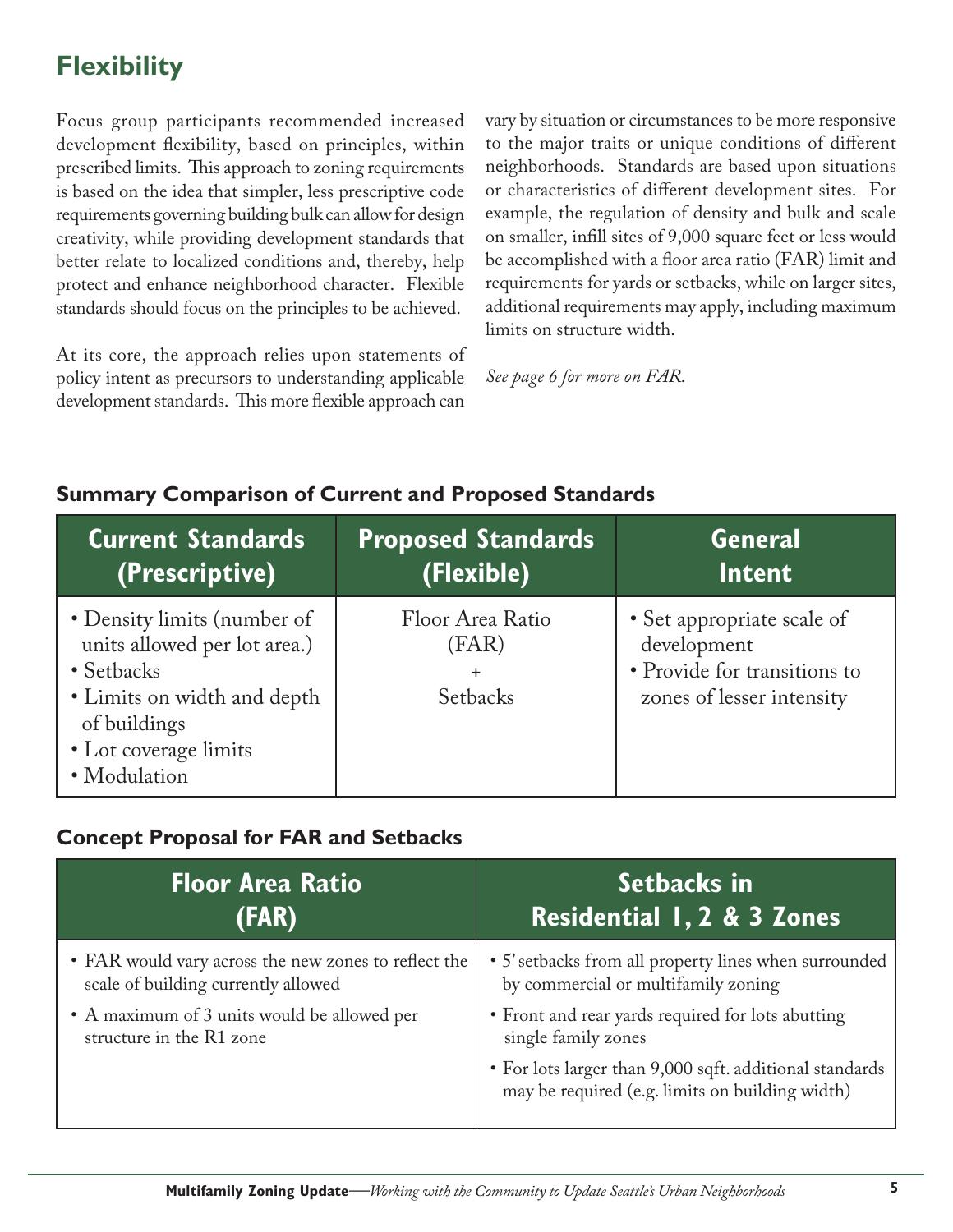# **Flexibility Continued**

Density in a residential project generally refers to the number of dwelling units that occupy a development. Currently in the lowrise zones the density limit is based on lot area. For example, in L3 zones one dwelling unit is allowed for every 800 square feet of lot area. However, this density limit is redundant as the number of units in a development is largely controlled by bulk and scale limits and other requirements, such as open space and parking. Therefore, the proposal is to replace the per lot area density limit with FAR to better relate the number of possible dwelling units to allowed bulk and scale and other standards.

The success of interpreting flexible standards depends upon a clearly stated purpose. For example:

The purpose of development standards is to help ensure that *new development in established neighborhoods makes a positive contribution to the area's character.*

#### *Recommendation*

Include clear intent statements to aid in understanding the purpose and intent of development standards.

### *Recommendation*

Specify which development standards should be flexible within established limits, such as height or building bulk, and how to be responsive to differing site and neighborhood contexts.





**This development in a Lowrise 3 zone, was possible only through**  the flexibility afforded by the Design Review process.

#### **What is FAR?**

- **Floor Area Ratio (FAR) is a way to regulate the density and bulk and scale of buildings.**
- FAR is the ratio of floor area in a building to the  **area of the land on which it is built.**

FAR is the ratio of gross floor area in a building to the total area of the land on which it is built. If a one story building takes up the entire lot, the FAR is 1:1 or 1.0. A two story building on half of the lot also has a FAR of 1:1 or 1.0. If the building has two stories and occupies the entire lot, the FAR is 2:1 or 2.0. FAR is used extensively in downtown and is proposed in commercial zones to regulate density and/or bulk of new structures.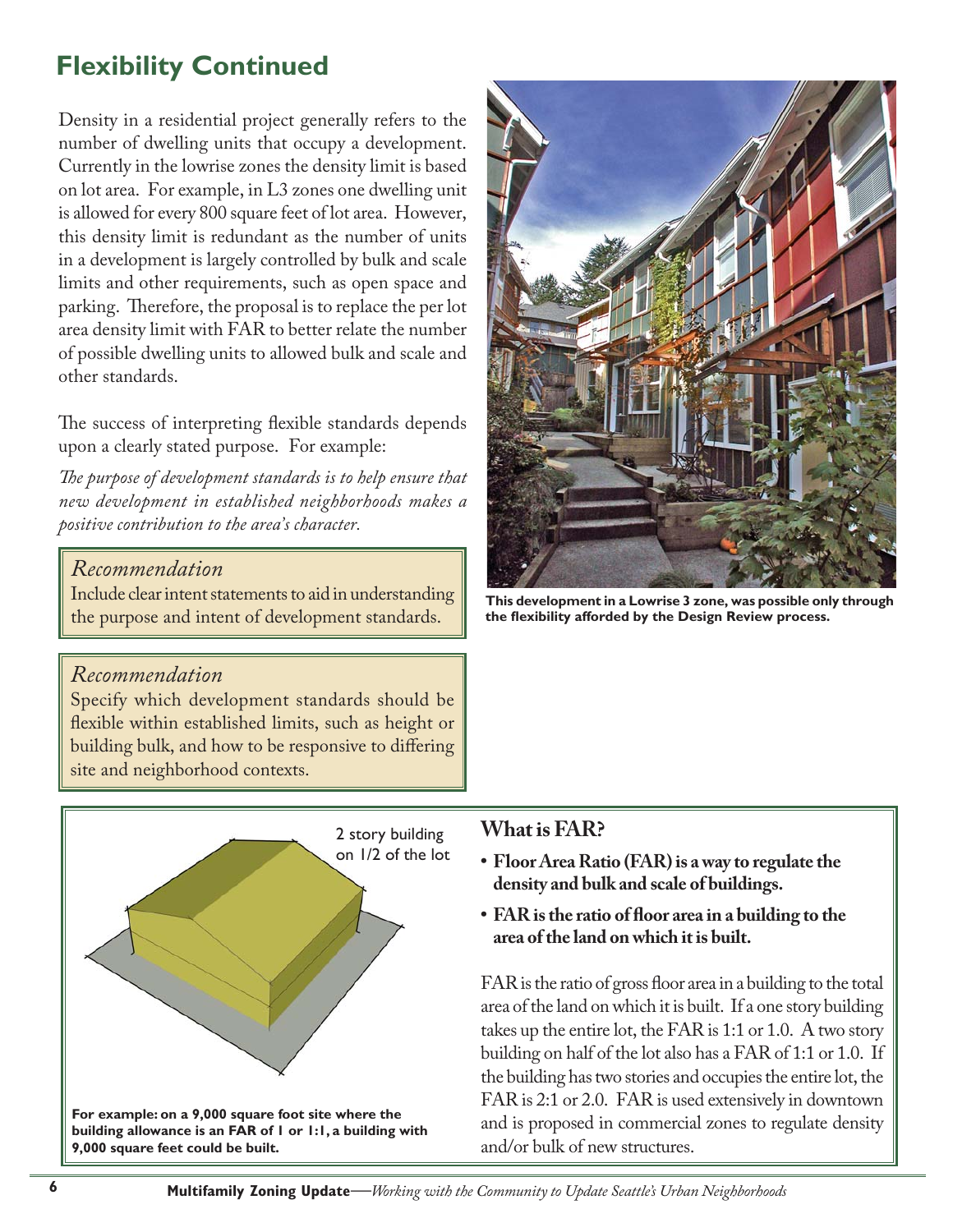# **Height Limits in the New R1, R2 and R3 Zones**

Development standards provide a transition in allowed density and bulk and scale of structures from zones of greater to lesser intensity. Height limits are key in this equation and may offer the greatest challenge.

An inconsistency currently exists in height limits among the Lowrise zones *(see the chart in appendix A for a summary of MF zone height limits)*, particularly when compared to single family zones. In single family zones, a structure may be built up to 30 feet in height, however, in LDT, L1 and L2 zones, structures may only achieve a height of 25 feet. Lowrise 3 and 4 zones have height limits of 30 and 37 feet, respectively. Additional height is allowed for pitched roofs in all zones. For example, in single family and L3 zones an additional 5 feet is allowed for a roof that has a pitch of at least 4:12 (the slope of the roof rises four feet for every 12 feet in length). In the LDT, L1 and L2 zones, roofs with a 4:12 pitch may extend to 30 feet and a roof with a 6:12 pitch may extend to 35 feet.

To restore consistency and a rational scale relationship among zones, it is proposed that the same height as permitted for single family structures in single family zones, be permitted for structures in the new R1 and R2 zones. 30' to 35' feet is generally needed to accommodate structures with three floors, which is common for single family, townhouse and other multifamily structures with parking in garages at ground level. In order to accommodate multifamily units with tall floor to ceiling heights or a fourth floor the recommendation is to allow a height of 35' (40' with a pitched roof) in the new R3 zone.

#### *Recommendation*

Allow structures up to 30' in height in the R1 and R2 zones; and a height of 35' in R3 zones. Additional height would continue to be allowed for a pitched roof.



Duplex/triplex and Lowrise 1&2 Zones: 25' + 10' for pitched roof



# **Proposed**

- R  $182: 30' + 5'$  for pitched roof (same as single family zones)
- R3: 35'+ 5' for a pitched roof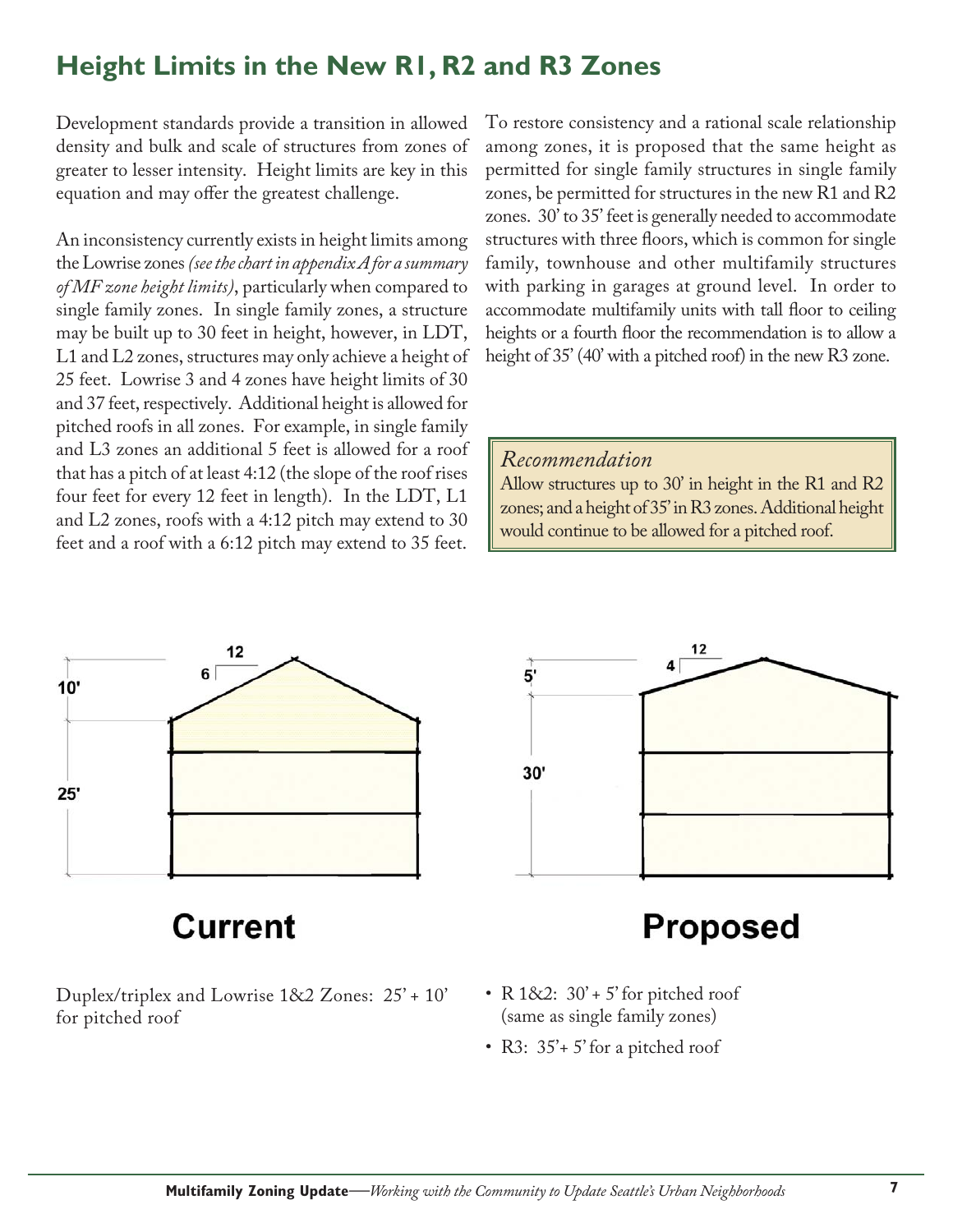# **Design Quality**

Current multifamily zones often layer conflicting or redundant development standards that can diminish quality design in multifamily neighborhoods. Further, the overly prescriptive development standards can result in development that, by simply obeying inflexible standards, is not responsive to neighborhood context or character. An example is required façade modulation, which is dictated by the current code without regard for overall composition of the façade design, articulation of uses or different units within a building.

The Design Review Program has generally resulted in improved design of subject structures in Seattle's neighborhoods. Applicants may also volunteer for design review. Design review allows for departures from development standards when a design solution is proposed that better meets the intent of the zone.

Design Review does have costs. The cost to applicants, the City, and future owners or tenants, is largely the result of the time involved in the process, including community meetings, before one of the City's seven Design Review Boards.

For more information about the Design Review program, see DPD's website:

*http://www.cityofseattle.net/dpd/Planning/Design\_Review\_ Program/Applicant's\_Toolbox/Design\_Guidelines/*



**Well designed townhouses in a lowrise zone can create interesting streetscapes and multifamily neighborhoods.**

For smaller projects that are not subject to design review, design related standards are recommended to provide for a minimum level of design quality and architectural interest. Basic standards will require architectural features as a relatively low cost way to provide visual interest without prescribing specific architectural styles. These types of standards do not impact development potential in the way that other prescriptive standards such as setbacks or modulation do. Other U.S. cities, such as Portland, Oregon, successfully include these types of requirements in their multifamily zoning.

#### *Recommendation*

Use design related development standards to provide for visual interest in multifamily projects that are not subject to Design Review.

#### **Design Review (DR)**

- **DR has resulted in improved design**
- **Not all projects go through DR: –LDT, L1, L2 - No DR –L3, L4 - 9 or more units –MR, HR - More than 20 units**

#### **Proposal for non-Design Review Projects**

- **Architectural features required to provide visual interest without prescribing specific styles**
- **Won't impact development potential like current requirements**
- **Approach used in other cities, like Portland, Oregon**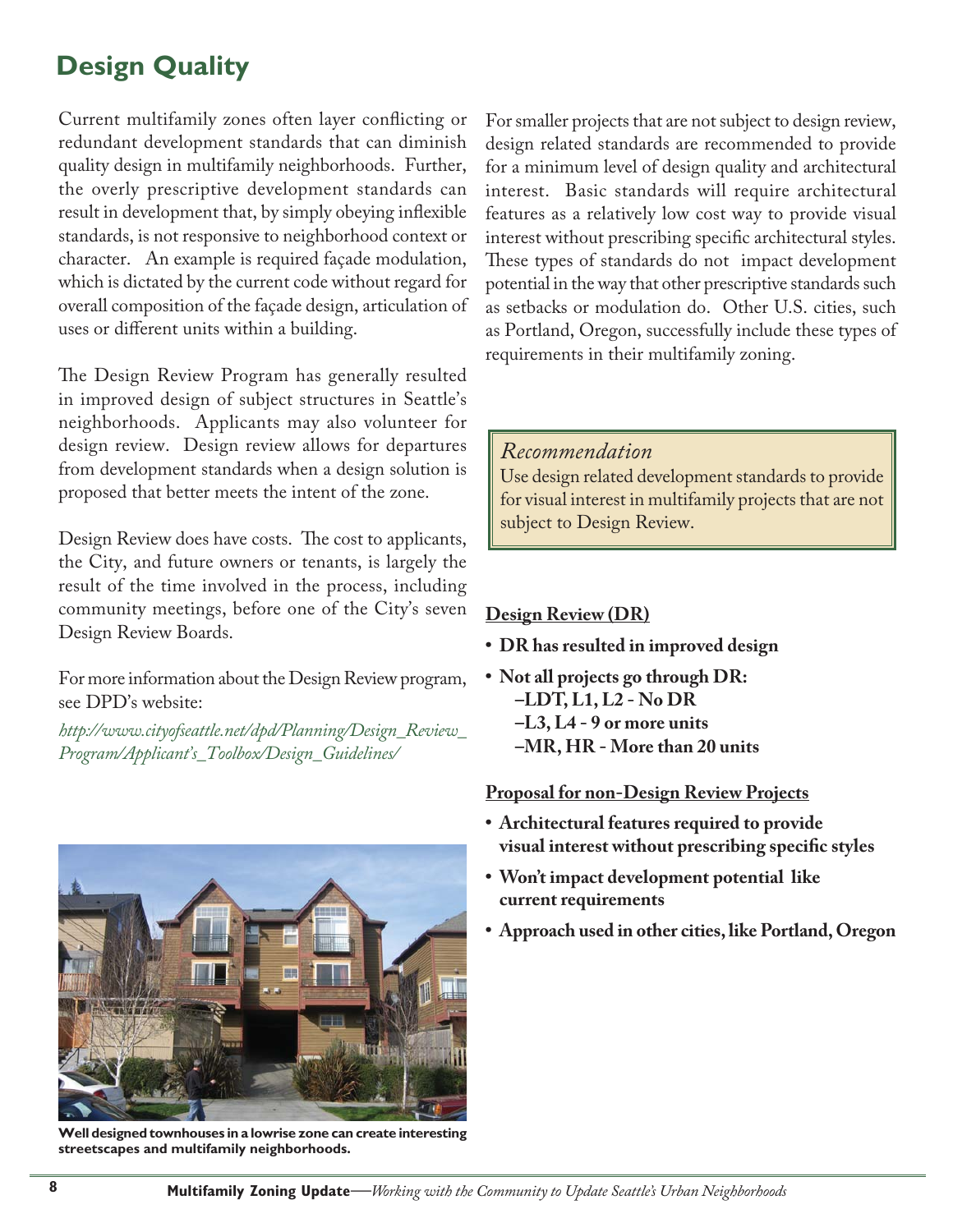# **Open Space, Yards and Landscaping**



**Landscaping can help buildings of different styles blend in a neighborhood.** 

Current requirements for open space, setbacks (from property lines) and screening and landscaping are complicated. Standards stipulate minimum required areas, dimensions and percentages of allowed overlap (for example, a portion of required open space can, in some cases, count toward required landscaping). These standards vary by MF zone and then again by building type.

Further, the open space requirements do not necessarily serve the needs of residents either in amount or type. It is important to set requirements to meet the needs of residents for whom the open space is intended. Open space is often cited, second only to required parking, as adding unnecessary expense to the cost of housing development.

The intent of what is to be achieved by setback and open space standards is confusing. Some believe that landscaped setbacks reinforce a residential appearance; plants and trees offset the environmental impacts of development; and separation between buildings preserves privacy.

The proposal is to focus standards on the intended primary result: amenity requirements are recommended to provide for recreational needs and landscaped setbacks for residential appearance. This approach is more straight forward and would correct the redundancy and confusion in the current MF zone requirements. It is also proposed to continue to allow outdoor space to be provided to meet the needs of residents, but to also expand the list of permitted amenities. Interior spaces, or residential amenities, such as shared exercise rooms and community entertainment rooms are also desired by residents, particularly during the winter.

Residential amenity requirements should be aligned with those used in other zones. Such as in downtown, South Lake Union, and the current proposal in the Neighborhood Business District Strategy. For MF zones, the proposal is to require amenity space in an amount equal to ten percent of the total gross floor area of residential use within a structure; half of the amenity area would be required to be outside. The list of eligible amenities could include rooftop decks and interior common spaces as well as ground level open spaces.

The residential appearance afforded by landscaped setbacks is an important way that multifamily development can be made more compatible with surrounding development, particularly when abutting single family areas. This is proposed to be maintained. However, there are MF zoned areas closer to commercially zoned business areas and effectively separated from single family zones by other MF zoned land. In these situations setbacks are not needed for transition from property lines. This would allow for a smoother transition from the MF zoned areas near neighborhood business districts while maintaining transitions from the MF zoned areas to single family zones.

### *Recommendation*

Replace open space requirements with residential amenities; focus amenity, yard and landscaping requirements on the intent of what is to be achieved by each, avoiding overlap and conflict. Provide for transition to abutting areas by the use standards for setbacks that are similar to those in abutting zones: with more yard-space required for MF zoned lots that abut single family areas and less when abutting commercial and other zones.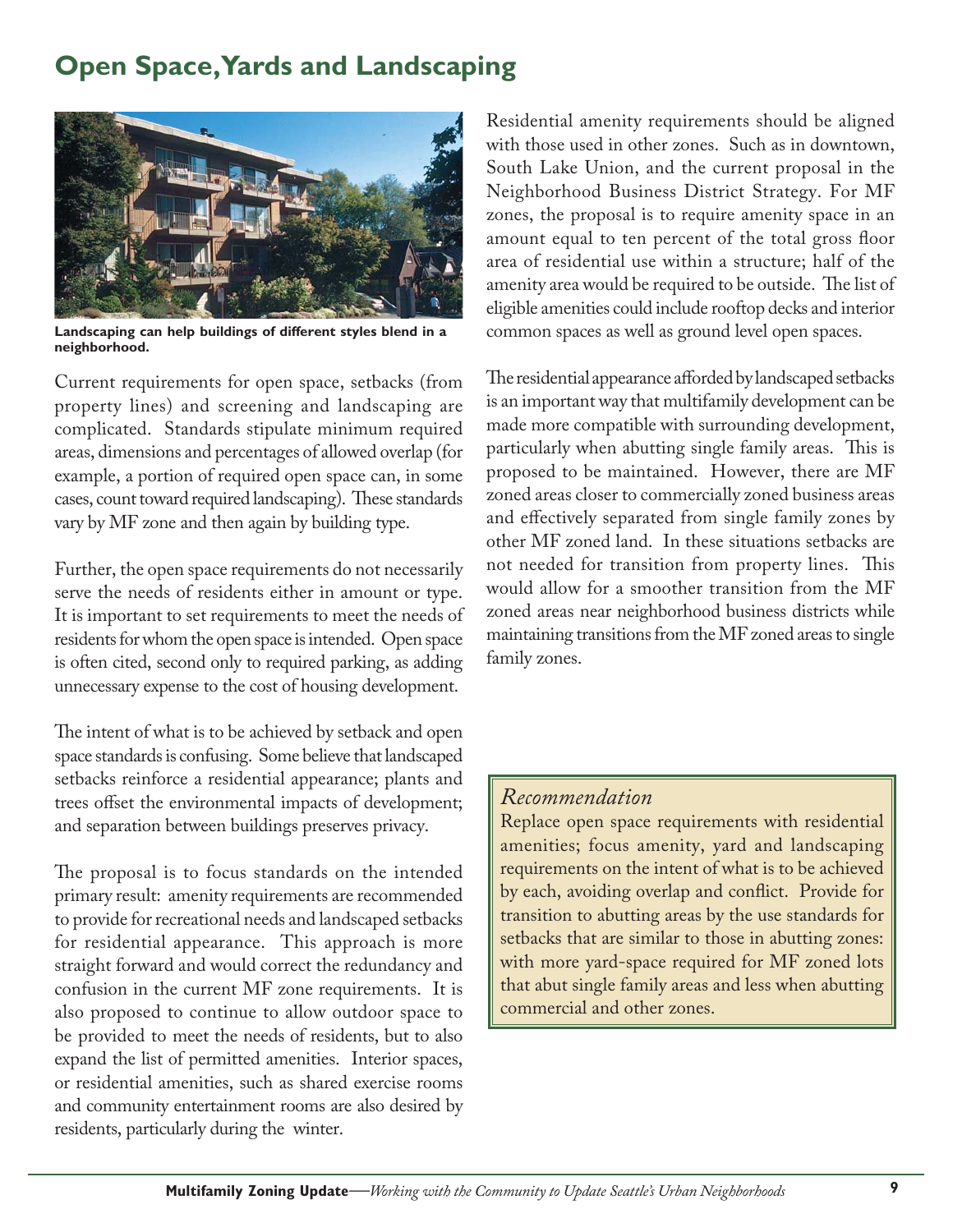# **Parking**

Seattle's parking requirements for residential use are intended to anticipate the amount of parking needed. Parking requirements, in large part, are based on parking demand. Current requirements for parking in multifamily zones are based on estimates of parking demand established in the 1980s. Since parking requirements for residential use were established, new goals for parking have been adopted and several amendments have been made to parking requirements in recognition of the local demand and characteristics of different types of residents and neighborhoods.

Comprehensive Plan goals and policies for parking include direction that regulations should support Seattle's transportation investments and should not create an over-supply of off -street parking. Appropriate off -street parking requirements, combined with more effective on-street parking space management, shared parking opportunities, and transit availability can help to make better use of parking and further our long-term goals for a more pedestrian-oriented city.

### **Parking Summary:**

- **Often the code requires more parking than needed**
- **Local data shows lower demand in parts of the city**
- **Structured parking can be costly**
- **Shared parking and proximity to transit can reduce needed parking**

Recent studies of parking demand have shown that the Land Use Code often requires more parking than is needed in new development. This undermines the goals of the Comprehensive Plan and adds significantly to the cost of housing. A parking space in a garage can cost \$30,000 to build. The City Council recently reduced parking requirements for residential uses in several of the City's urban center neighborhoods based on new information about parking demand in these areas.



Fitting parking and driveways onto a site can pose difficult design **challenges.**

To be consistent with Comprehensive Plan goals and policies, and with recent Council actions, local data will be examined to determine where parking requirements may exceed demand. Areas with similar characteristics may have similar parking demand, such as urban centers or high capacity transit areas. Other concepts to be explored are to allow wider opportunities for shared parking and to place a maximum limit on parking provided. These recommendations together can help to manage the parking supply better by allowing unused parking spaces to be rented to residents in other buildings without adequate parking, without overbuilding the supply of parking in ways that could run counter to transportation and environmental policies.

### *Recommendation*

Lower parking requirements when supported by local demand and to support transit, to reduce the cost of housing, and meet growth management goals. Further explore ways to share parking and evaluate the effectiveness of maximum limits on parking.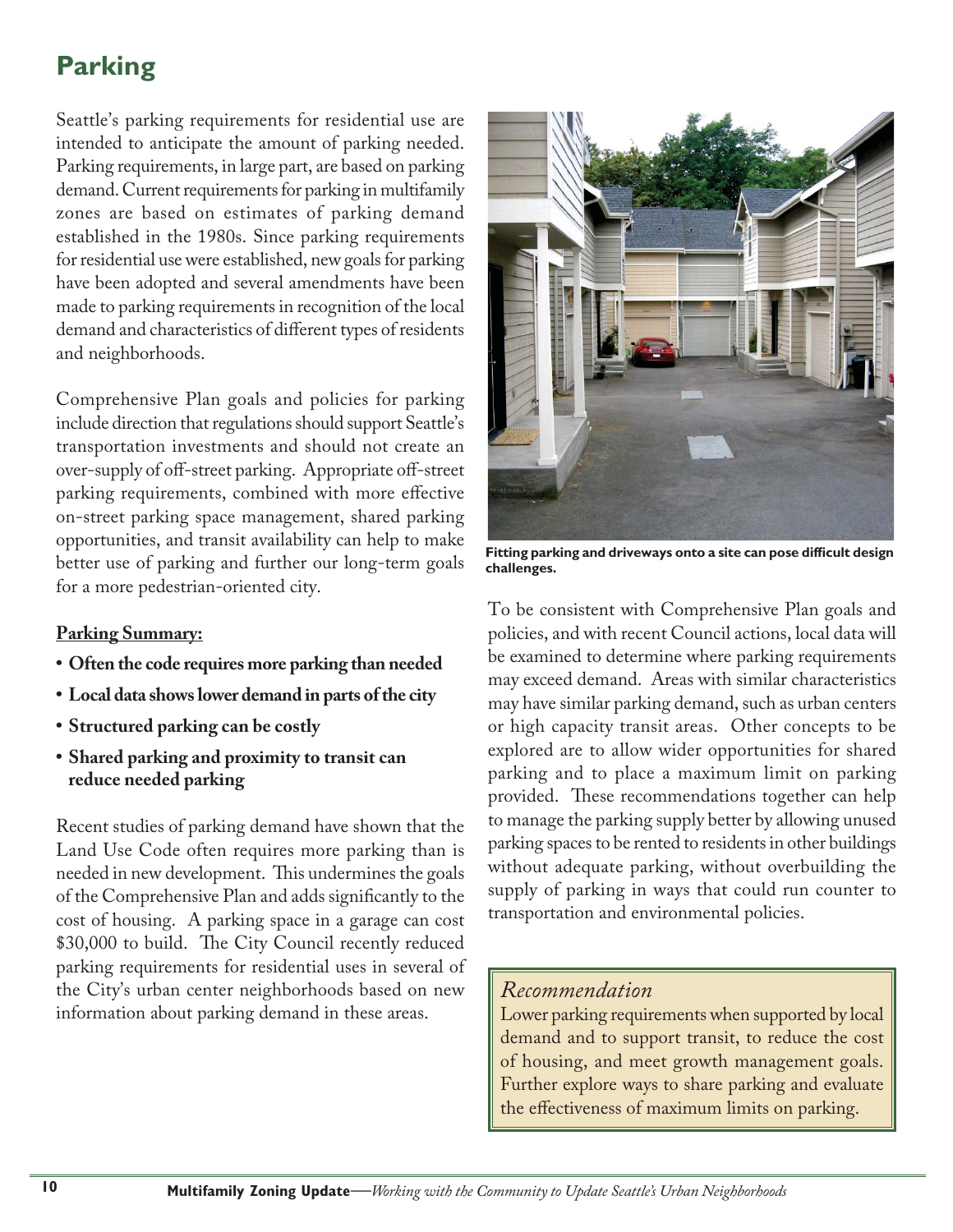### **Affordable Housing Green Building**

Cities across the country share Seattle's concern with the increased cost of housing and are looking for ways to make more housing available to lower income groups, including wage earners whose incomes are not keeping pace with housing prices. Seattle currently uses a number of approaches to increase housing affordability, including programs that provide subsidies for housing production.

Because of rapidly escalating housing prices, many cities are evaluating new developer incentive programs to produce workforce housing. In particular, an increasing number are linking density bonuses, greater code flexibility, reduced parking, and expedited permitting to production of affordable housing. Preliminary recommendations to amend Seattle's multifamily zoning, including code flexibility, height limits, and changes to parking requirements, when combined with developer incentives, can ensure an increased supply of affordable housing, either on- or off-site.

*Recommendation* 

Create and implement an incentive system that offers developers density bonuses and other code flexibility, or process incentives, in return for production of affordable housing.

Green or sustainable building is an approach to construction that applies principles of resource and energy efficiency, healthy buildings and materials, and ecologically and socially sensitive land-use to achieve more environmentally friendly developments and ultimately better and safer neighborhoods.

For single family and multifamily projects, the City encourages the use of LEED™ or Built Green™. LEED (Leadership in Energy and Environmental Design Green Building Rating System™) is a nationally recognized green building standard developed by the US Green Building Council through a broad-based consensus process. Built Green™ is a green building program developed by the Master Builders Association of King and Snohomish Counties, in partnership with government agencies in Washington State. Adoption of LEED and Built Green in the marketplace will support many of the City's housing and environmental goals by addressing the health of residents and the Northwest environment. The programs accomplish these goals by offering a menu of options that result in affordable, quality homes and multifamily projects. When compared to standard homes, green homes are more cost-effective to own and operate, healthier, safer, and more protective of the environment.

#### *Recommendation*

Implement a green building incentive system to encourage green buildings.



**A green multifamily development.**